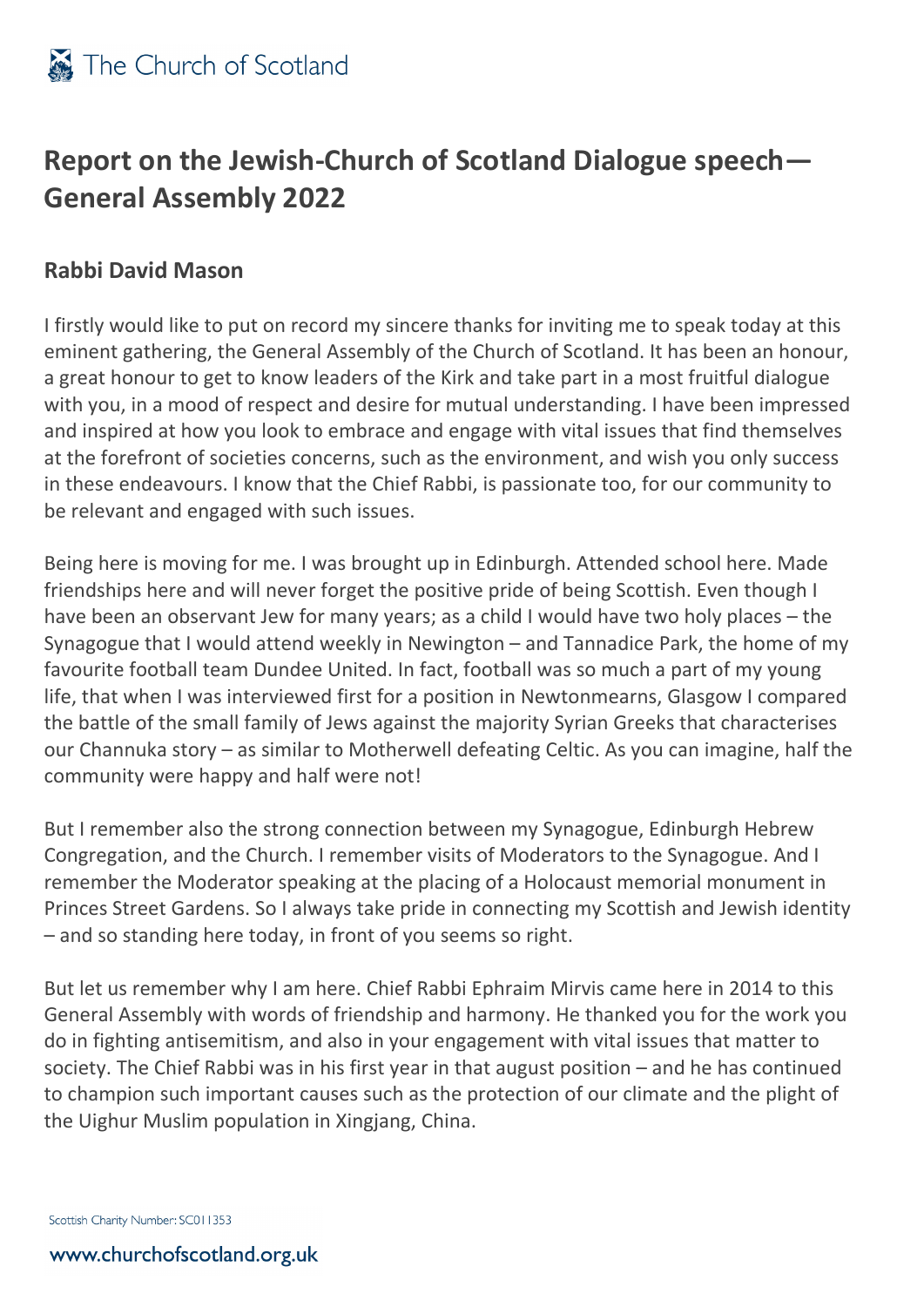But of course, the context was a document, released in 2013 that had caused concern to the Jewish community. And Chief Rabbi Mirvis's response was not to run away from this deep challenge – but to engage in dialogue and conversation. And so for the last few years that dialogue has developed and grown. And I would like to put on record my thanks to all those within the Church leadership who never ceased to see the vital importance in this dialogue. I have gained friends in the Church of Scotland through this dialogue – and have only grown in my affection for the Church.

Additionally, I would also like to show my appreciation for the Jewish community in Scotland, and the Board of Deputies of British Jews for their constant support. Their support has been vital for its success.

Now we have a famous saying in Judaism  $-2$  Jews, 3 Opinions. Another way of saying this is referring to the Jewish person who is washed up on a desert island and is asked for his first wish as to what should be placed there for him. He says - 2 Synagogues? 2 Synagogues why, he is asked. Well, I need the Synagogue I attend, and the Synagogue I don't attend. Jewish people are an argumentative lot – in fact, according to our Midrashic texts, 'argument' was created when God separated between the upper and lower waters in creation. In essence, arguing, taking different approaches, is part of our human DNA. And I hesitate to say that I remember growing up in this amazing country, Scotland, that we were also an argumentative lot. And that can also be represented within the Church's Presbyterian structure that has always pushed back against leaving power in the hands of the few.

So dialogue between our communities has, as you can imagine been a challenge. But in the development of a glossary of terms, I think we have, together created a path of great hope for the future relationship between the Church and the Jewish community.

This glossary has done two things. Firstly it has deepened mutual understanding surrounding the very terms that can cause discord. Secondly, it has offered up vocabulary, wording, and understanding for both our communities that can ensure that in expressing passionate opinions, we do not offend each other. It will, as Chief Rabbi Mirvis mentioned 8 years ago, ensure that we have the facts, before we make a stand. Harmony does not here mean that we will agree. It means that we will disagree well. We will take different approaches based on our contexts and subjective experiences – while being scrupulous in ensuring that the other is not offended.

Scottish Charity Number: SC011353